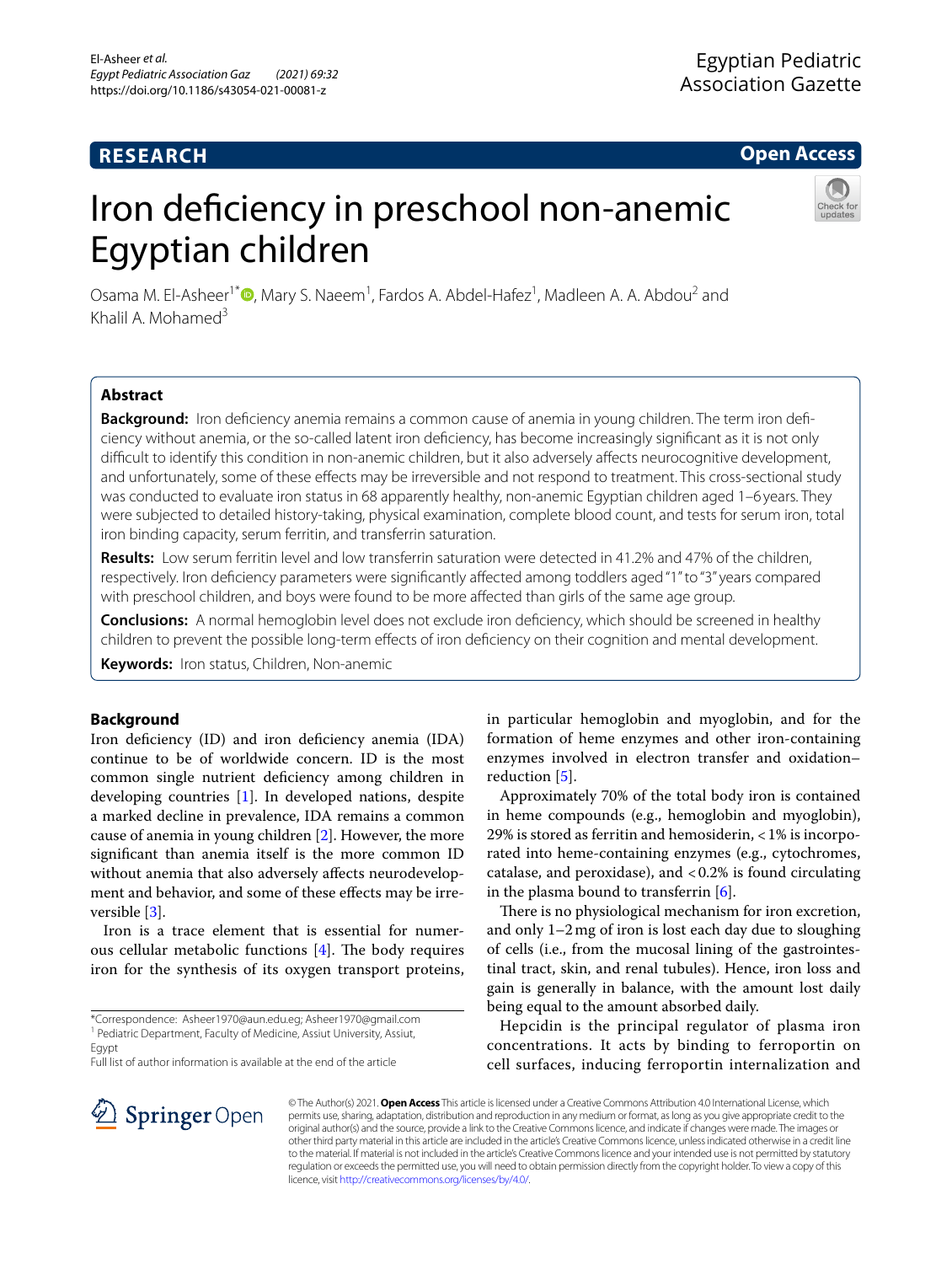degradation, and thereby blocking iron efflux into the plasma from professional iron-exporting cells, including hepatocytes, duodenal enterocytes, splenic and other macrophages, and syncytiotrophoblasts [\[7](#page-3-6)].

The symptoms of ID are not unique to iron deficiency (i.e., not [pathognomonic](https://en.wikipedia.org/wiki/Pathognomonic)). The signs of ID may include brittle nails, swelling or soreness of the tongue, cracks in the sides of the mouth, an enlarged spleen, and frequent infections [[8](#page-3-7)].

Structural studies from autopsies and MRI scanning have demonstrated that iron distribution in the adult brain is heterogeneous and dependent on the stage of development. The basal ganglia, substantia nigra, and deep cerebellar nuclei contain the highest concentrations of iron in the adult brain. However, in children and adolescents, the maximum iron concentrations are found in the globus pallidus, caudate nucleus, putamen, and substantia nigra, with the highest concentrations being found at birth [[9\]](#page-3-8).

Therefore, the timing of ID is of great significance, and it is important to consider the "critical periods" of development that absolutely require adequate iron nutrition for "normal" development. In early life, there are three peak times for the risk of developing ID, based on the balance of iron supply and demand, which are perinatal, toddlerhood, and adolescence, with the latter being particularly in females. Unfortunately, several human infant studies have demonstrated that the effects of "early" ID on biological neural functioning are potentially irreversible [[10](#page-3-9)].

There are three stages of ID. The first stage is known as iron depletion, during which iron stores are low and serum ferritin concentrations decrease. IDA is the third and most severe stage of iron deficiency and is characterized by low hemoglobin and hematocrit levels [[11](#page-3-10)].

There is no single reliable marker of iron status, except at the extremes of deficiency and excess [[12\]](#page-3-11). A low serum ferritin level is widely considered as the best single laboratory indicator of iron depletion; the result must be interpreted with caution in any patient with an underlying inflammatory process, because ferritin is an acute phase reactant, and its level is increased in the presence of an acute or chronic inflammatory process [[13](#page-3-12)].

Transferrin saturation of < 15% is indicative of an ID state, either latent ID or true ID, where a decrease in serum iron level is associated with an increase in transferrin level [[14\]](#page-3-13).

Screening of infants with one or more risk factors for ID would allow treatment of ID in the pre-anemic stage, thereby preventing its associated mental, motor, and behavior effects [\[15\]](#page-3-14).

## **Aim of the study**

The aim of our study was to evaluate iron status among apparently healthy toddlers and preschool children (aged 1–6years) with normal hemoglobin levels to determine the proportion of children who have ID without anemia or evident clinical manifestations.

#### **Methods**

This was a cross-sectional study conducted on 68 apparently healthy children attending outpatient clinics for routine checkups during the period from January 1 to June 30, 2017. There were 21 girls and 47 boys, and they were divided into two groups as follows: toddlers aged "1" to "3" years old and preschool children aged ">3" to "6" years old. All children were subjected to detailed history taking and complete clinical examination. The following laboratory examinations were also performed: complete blood count, including reticulocyte count, serum iron, total iron binding capacity (TIBC), serum ferritin, and transferrin saturation.

Written consent was obtained from the parents of each child involved in our study, including consent for iron therapy for children having ID.

Children were considered to be non-anemic if their Hgb levels were greater than the cutoff point established by the WHO in 2001 [\[16](#page-3-15)].

Results were expressed as mean $\pm 2$  SD. Normally distributed data were analyzed using the chi-square test and analysis of variance. SPSS was used for correlation coeffcient analysis and to evaluate the relationship between the variables.  $P < 0.05$  was considered to be significant.

#### **Results**

Table [1](#page-1-0) shows the frequency of abnormal iron indices in the examined children, where a low serum ferritin level (as the most sensitive and reliable marker of ID) was detected in 41.2% of the apparently healthy children with a normal hemoglobin level.

<span id="page-1-0"></span>**Table 1** The frequency of abnormal iron indices in the studied group

| <b>Item</b>                | Frequency   |
|----------------------------|-------------|
| 1. Serum iron              |             |
| Decrease $<$ 40 $\mu$ g/dl | 14 (20.59%) |
| 2. TIBC                    |             |
| $Increase > 410 \mu q/dl$  | 18 (26.47%) |
| 3. Ferritin                |             |
| Decrease $<$ 12 ng/ml      | 28 (41.2%)  |
| 4. Transferrin saturation  |             |
| Decrease $<$ 15%           | 32 (47%)    |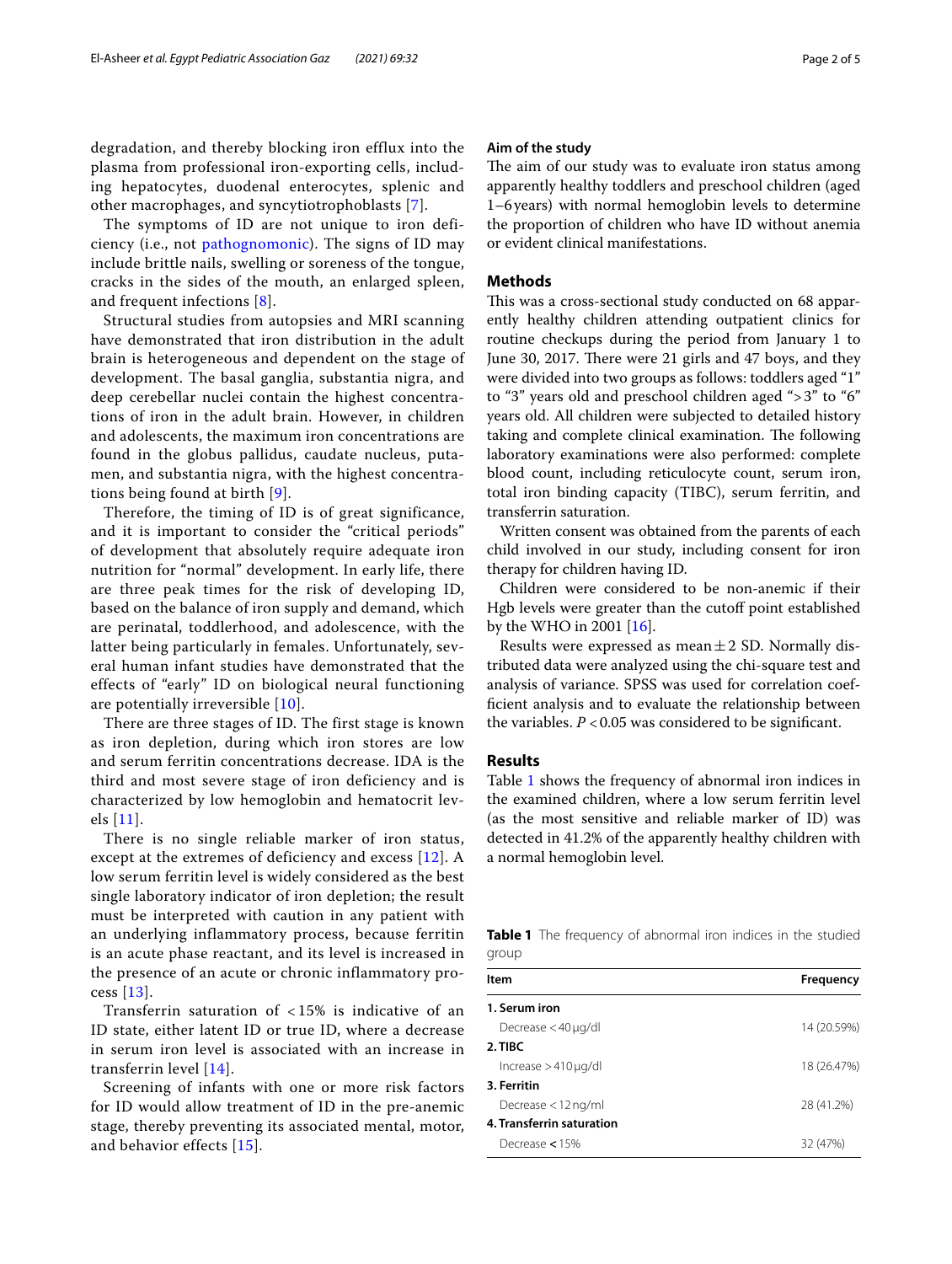<span id="page-2-0"></span>**Table 2** Percentage of abnormal microscopic fndings of RBCs (in blood flm) in the studied group

| <b>RBCs finding</b>         | $n = 68$    |
|-----------------------------|-------------|
| Hypochromasia (MCH < 24 pg) | 14 (20.59%) |
| Microcytosis (MCV < 75 fl)  | 28 (41.17%) |
| Anisocytosis (RDW > 15%)    | 22 (35.29%) |
| Poikilocytosis              | 22 (35.29%) |

Table [2](#page-2-0) shows the percentage of abnormal microscopic fndings of RBCs (in blood flm), where hypochromasia, microcytosis, anisocytosis, and poikilocytosis were detected in our study children.

Table [3](#page-2-1) presents the frequency of ID in relation to age, where ID was signifcantly increased among children in the lower age group of  $1-3$  years ( $P < 0.05$ ).

Table [4](#page-2-2) shows the frequency of ID in relation to sex, where more than half of boys (51.2%) had ID versus only 19% in girls, with a significant difference  $(P < 0.001)$ .

Finally, as shown in Table [5,](#page-2-3) ID was signifcantly higher in rural children than in urban children (*P* <0.001).

#### **Discussion**

ID is the commonest form of malnutrition worldwide, and according to the WHO/UNICEF (2003) estimates, 40–50% of children aged <5years in developing countries are iron-defcient. ID may cause delay in the infant's motor (activity and movement) or mental (normal thinking and processing skills) function. Management is targeted at the most vulnerable age group (preschool age) for early intervention before the condition progresses to IDA, which can result in irreversible defects in the cognitive and intellectual functions of the child [\[3](#page-3-2)].

In the present study, ID, diagnosed by a low serum ferritin level, was detected in 41.2% of the examined children with normal hemoglobin levels with signifcantly higher values among children aged "1" to "3" years. These fndings add more concern to the already present major health problem of IDA in Egypt that affects >40% of children aged <5years, thus increasing the risk for long-term efects of both ID and IDA on cognition and intellectual functions of these children  $[17]$  $[17]$  $[17]$ . These findings are partially consistent with the National Health and Nutrition Survey in Mexico (2006), where low iron levels were

<span id="page-2-1"></span>

|  |  | Table 3 Iron deficiency in relation to age in studied groups |  |  |  |  |
|--|--|--------------------------------------------------------------|--|--|--|--|
|--|--|--------------------------------------------------------------|--|--|--|--|

| Item               | $1 - 3$ years | $>$ 3–6 years | P value     |  |
|--------------------|---------------|---------------|-------------|--|
| Iron deficient     | 11 (44.0%)    | 17 (39.5%)    | $P < 0.05*$ |  |
| Non-iron deficient | 14 (56.0%)    | 26 (60.5%)    |             |  |

\**P* value signifcant <0.05

<span id="page-2-2"></span>**Table 4** Iron deficiency in relation to sex in studied group

| Female    | Male       | P value     |
|-----------|------------|-------------|
| 4 (19.0%) | 24 (51.1%) | $P < 0.01*$ |
| 17 (81%)  | 23 (48.9%) |             |
|           |            |             |

\**P* value signifcant <0.01

detected in 32% of children aged 12–24months, and tissue ID was detected in 19% of children of the same age group [[18](#page-4-1)]. Data from India indicated that 70–90% of children aged 6–59months may be iron-defcient, with the prevalence being even higher in those aged <2years [[19\]](#page-4-2). Tuohy (1994) investigated ID in preschool children in New Zealand and reported that 25% of those aged  $<$ 3 years had low iron levels. These results may be explained by the fact that children at this age go through spurts of rapid growth, which requires a large amount of iron. A balanced diet with adequate amounts of iron, which is not convenient in developing countries, is important at this age [\[20\]](#page-4-3).

In the present study, microcytosis was observed (MCV  $\langle 75f$ l) in 41.18%, hypochromasia (MCH  $\langle 24pg \rangle$  in 20.59%, and anisocytosis (RDW >15%) in 35.29% of the examined children. The long life span of RBCs, approximately 4months, results in several cohorts of normocytic and increasingly microcytic RBCs that coexist in the peripheral blood, leading to anisocytosis. Furthermore, ID results in poikilocytosis (variations in RBC shape), which also increases the width of RBCs [[21\]](#page-4-4).

In our study, ID was signifcantly higher among boys than girls. Our results are consistent with a study on Palestinian children aged 2–5 years, which showed that boys were more susceptible to this defciency than girls. Sex diferences in feeding practices were observed in that study, which indicated that male children were breastfed for a longer period than female children, and girls consumed more complementary foods than breast milk [24]. Increased consumption of junk foods, due to outdoor playing for a long time, in addition to poor food diversity with the consumption of large amounts of cow milk, especially in rural areas, can contribute to ID and IDA in these children.

We found a signifcant decrease in iron parameters in rural children compared with urban children in our study. This finding is consistent with a population-based

<span id="page-2-3"></span>**Table 5** Iron deficiency in relation to residence in studied group

| ltem               | Rural       | Urban       | P value      |
|--------------------|-------------|-------------|--------------|
| Iron deficient     | 23 (51.11%) | 5 (21.73%)  | $P < 0.001*$ |
| Non-iron deficient | 22 (57.78%) | 18 (78.27%) |              |

\**P* value signifcant <0.001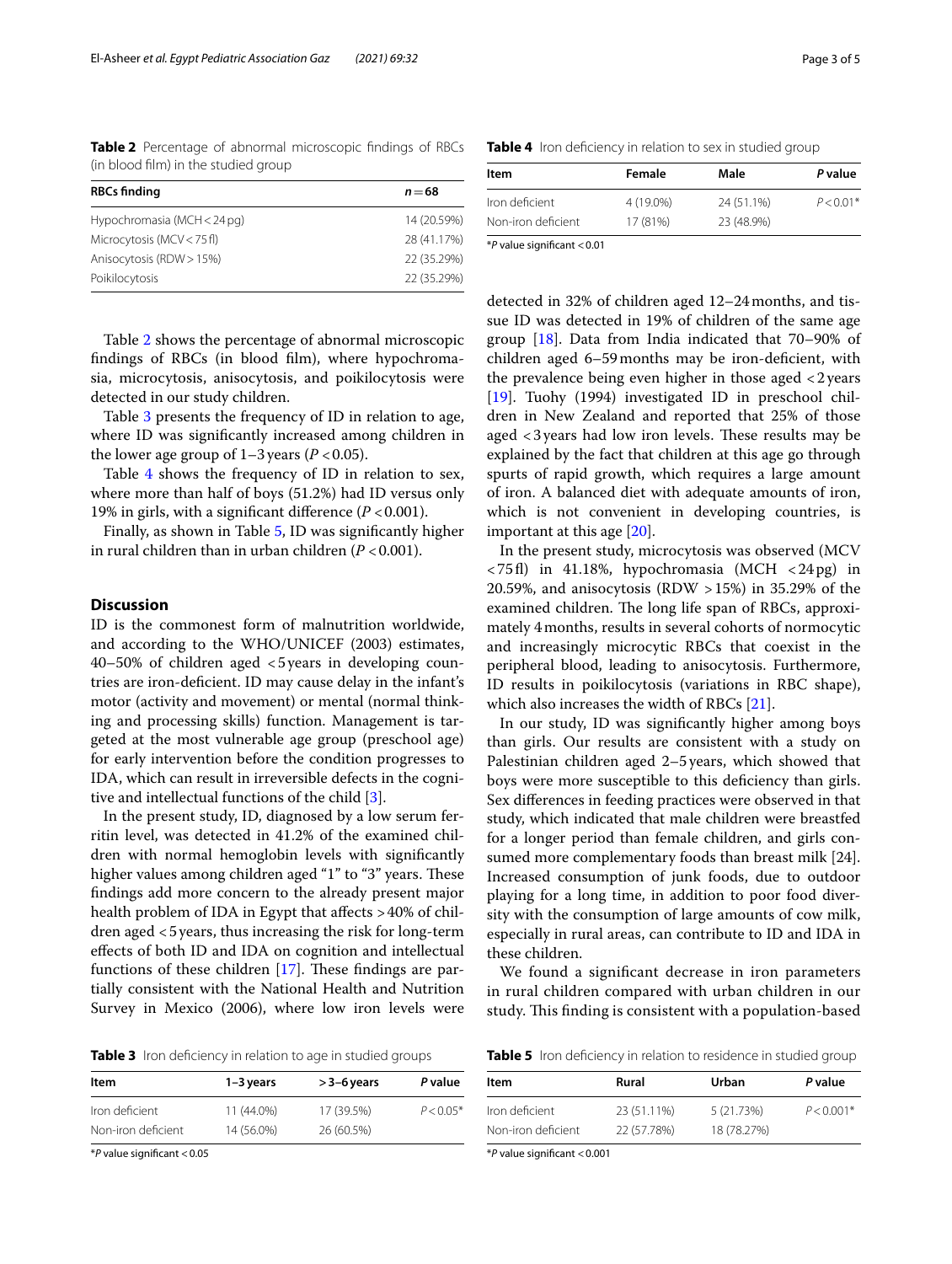study of Indonesian children that showed that 54% of urban children aged 6–24 months and 57% of their rural counterparts suffered from ID  $[19]$  $[19]$ . The high level of illiteracy, according to the general population census in 2017 reported by the Central Agency for Public Mobilization and Statistics (CAPMAS), can be defnitely refected on the lack of knowledge about healthy eating habits and the importance of dietary diversity that defantly leads to such nutritional defciencies [[22\]](#page-4-5). Vilar-Compte et al. (2021) documented this association and confrmed that illiteracy and lower income populations tend to have less access to healthy foods and consumed less varied diets and lower amounts of vitamin C, calcium, iron, riboflavin, and zinc that directly lead to poorer nutrition outcomes [[23\]](#page-4-6).

## **Conclusions**

Based on our study results, a normal hemoglobin level does not exclude ID. Hypochromasia, microcytosis, poikilocytosis, and increased RDW in the peripheral hemogram should make us focus on underlying ID even in children with normal hemoglobin levels. Toddlerhood, male gender, and residency in rural areas are the risk factors for ID. We strongly recommend conducting large multicenter studies with a larger population size in Egypt to determine the actual prevalence of this serious nutritional defciency with an accurate determination of the underlying risk factors.

#### **Abbreviations**

ID: Iron defciency; IDA: Iron defciency anemia; CBC: Complete blood count; TIBC: Total iron binding capacity; Hgb: Hemoglobin; EP: Erythrocyte protoporphyrin; RDW: Red-cell distribution width; MCV: Mean corpuscular volume; MCH: Mean corpuscular hemoglobin; CAPMAS: Central Agency for Public Mobilization and Statistics.

#### **Acknowledgements**

None.

#### **Authors' contributions**

All authors read and approved the fnal manuscript. OE, KA, and FA designed the study, did the literature search, interpreted the data, and wrote the manuscript. MS shared in the study design, did all statistical analysis, and shared in the literature search and writing. MA did all the laboratory study for our studied children.

#### **Funding**

The authors have no fnancial relationships relevant to this article to disclose.

#### **Availability of data and materials**

All data generated or analyzed during this study are included in this published article and its additional fle.

#### **Declarations**

#### **Ethics approval and consent to participate**

The study was approved by the ethics committee of the Faculty of Medicine, Assiut University (IRB no: 17101475). Written informed consents were taken

from parents with explanation of benefts of the study, risks expected, and suggested treatment for each case.

#### **Consent for publication**

Not applicable.

#### **Competing interests**

The authors declare that they have no competing interests.

#### **Author details**

<sup>1</sup> Pediatric Department, Faculty of Medicine, Assiut University, Assiut, Egypt.<br><sup>2</sup>Clinical Pathology Department, Faculty of Medicine, Assiut University, Assiu <sup>2</sup> Clinical Pathology Department, Faculty of Medicine, Assiut University, Assiut, Egypt.<sup>3</sup> Pediatric Department, Faulty of Medicine, Cairo University, Cairo, Egypt.

Received: 13 July 2021 Accepted: 14 October 2021 Published online: 06 December 2021

#### **References**

- <span id="page-3-0"></span>1. Georgief MK (2011) Long-term brain and behavioural consequences of early iron defciency. Nutr Rev 69:S43–S48. [https://doi.org/10.1111/j.1753-](https://doi.org/10.1111/j.1753-4887.2011.00432.x) [4887.2011.00432.x](https://doi.org/10.1111/j.1753-4887.2011.00432.x)
- <span id="page-3-1"></span>2. Sherry B, Mei Z, Yip R (2001) Continuation of the decline in prevalence of anemia in low-income infants and children in fve states. Pediatrics 107:677–682. <https://doi.org/10.1542/peds.107.4.677>
- <span id="page-3-2"></span>3. Lozof B, Jimenez E, Smith JB (2006) Double burden of iron defciency in infancy and low socioeconomic status: a longitudinal analysis of cognitive test scores to age 19 years. Arch Pediatr Adolesc Med 160:1108–1113. <https://doi.org/10.1001/archpedi.160.11.1108>
- <span id="page-3-3"></span>4. Ram RS, Bernath PF (2003) Fourier transform emission spectroscopy of the g<sup>4</sup>Δ-a<sup>4</sup>Δ system of FeCl. J Mol Spectrosc 221:261-268. [https://doi.org/](https://doi.org/10.1016/S0022-2852(03)00225-X) [10.1016/S0022-2852\(03\)00225-X](https://doi.org/10.1016/S0022-2852(03)00225-X)
- <span id="page-3-4"></span>5. Hurrell RF, Reddy M, Cook JD (1999) Inhibition of non-haem iron absorption in man by polyphenolic-containing beverages. Br J Nutr 81:289–295. <https://doi.org/10.1017/S0007114599000537>
- <span id="page-3-5"></span>Zhang AS, Enns CA (2009) Molecular mechanisms of normal iron homeostasis. Hematol Am Soc Hematol Educ Program:207–214. [https://doi.org/](https://doi.org/10.1182/asheducation-2009.1.207) [10.1182/asheducation-2009.1.207](https://doi.org/10.1182/asheducation-2009.1.207)
- <span id="page-3-6"></span>7. Nemeth E, Tuttle MS, Powelson J, Vaughn MB, Donovan A, Ward DM, Ganz T, Kaplan J (2004) Hepcidin regulates cellular iron efflux by binding to ferroportin and inducing its internalization. Science 306:2090–2093. [https://](https://doi.org/10.1126/science.1104742) [doi.org/10.1126/science.1104742](https://doi.org/10.1126/science.1104742)
- <span id="page-3-7"></span>8. Beard JL (2001) Iron biology in immune function, muscle metabolism and neuronal functioning. J Nutr 131:568S–579S; discussion 580S. [https://doi.](https://doi.org/10.1093/jn/131.2.568S) [org/10.1093/jn/131.2.568S](https://doi.org/10.1093/jn/131.2.568S)
- <span id="page-3-8"></span>9. Logan S, Martins S, Gilbert R (2001) Iron therapy for improving psychomotor development and cognitive function in children under the age of three with iron defciency anaemia. Cochrane Database Syst Rev 2:CD001444. <https://doi.org/10.1002/14651858.CD001444>
- <span id="page-3-9"></span>10. Georgieff MK (2008) The role of iron in neurodevelopment: fetal iron defciency and the developing hippocampus. Biochem Soc Trans 36:1267–1271.<https://doi.org/10.1042/BST0361267>
- <span id="page-3-10"></span>11. Allen LH (2000) Anemia and iron deficiency: effects on pregnancy outcome. Am J Clin Nutr 71(suppl):1280S–1284S. [https://doi.org/10.1093/](https://doi.org/10.1093/ajcn/71.5.1280s) [ajcn/71.5.1280s](https://doi.org/10.1093/ajcn/71.5.1280s)
- <span id="page-3-11"></span>12. SCAN (Scientifc Advisory Committee on Nutrition) (2010) iron and health, London TSO, p 37
- <span id="page-3-12"></span>13. Arosio P, Levi S (2002) Ferritin, iron homeostasis, and oxidative damage. Free Radic Biol Med 33:457–463. [https://doi.org/10.1016/s0891-5849\(02\)](https://doi.org/10.1016/s0891-5849(02)00842-0) [00842-0](https://doi.org/10.1016/s0891-5849(02)00842-0) [PubMed](http://www.ncbi.nlm.nih.gov/pubmed/12160928)
- <span id="page-3-13"></span>14. Gross I (2004) Laboratory studies in the diagnosis of iron defciency, latent iron defciency and iron defcient erythropoiesis. East Maine Med Center. [https://www.sabm.org/wp-content/uploads/2018/08/Anemia-in](https://www.sabm.org/wp-content/uploads/2018/08/Anemia-in-the-Pre-Surgical-Patient.pdf) [the-Pre-Surgical-Patient.pdf.](https://www.sabm.org/wp-content/uploads/2018/08/Anemia-in-the-Pre-Surgical-Patient.pdf)
- <span id="page-3-14"></span>15. Baker RD, Greer FR (2010) Diagnosis and prevention of iron defciency and iron-defciency anemia in infants and young children (0–3 years of age). Pediatrics 126:1040–1050.<https://doi.org/10.1542/peds.2010-2576>
- <span id="page-3-15"></span>16. WHO (2001) Iron defciency anemia: assessment, prevention and control: a guide for programme managers. UNICEF, United Nations University, WHO, Geneva